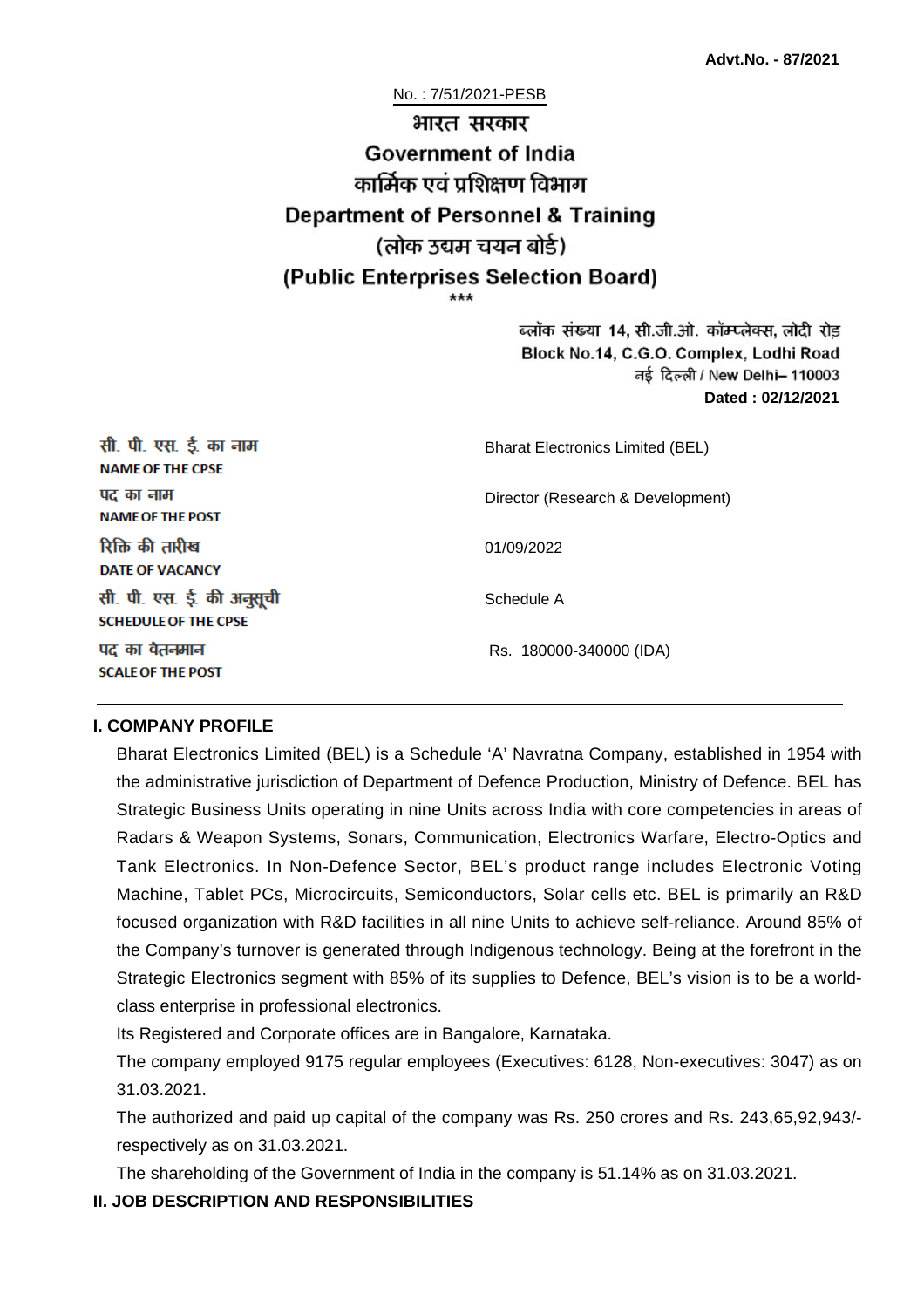Director (R&D) is a member of the Board of Directors and reports to Chairman and Managing Director. He/she is responsible to Iay down the R&D policy of the Company and to formulate the strategy for development in the areas of both equipments and components to maintain tbe Company's position as a leader in Electronics and components market, promoting indigenisation under Atma Nirbhar Scheme of the Government. The Director (R&D) is responsible for the follwoing:

(a) To lay down the R&D policy of the company and to formulate the strategy of development in the areas of professional electronics/ strategic electronics equipment, components and services so as to maintain the company's position as a leader in Electronics equipment and components markets. For this he/she will liaise closely with the Board of Directors of the company and with the heads of customers organizations.

(b) To continuously study the market requirements and the technology advancement both in India and abroad and suggest measures for updating the company's technology.

(c) To provide functional guidance and direction to the Heads of Strategic Business Units (SBUs) and Unit Heads in all matters related to technology planning/technology road map, new product development and product upgradation in a matrix relationship with operational Directors.

(d) To provide direction and guidance to Development and Engineering (D&E) groups and SBU Heads/Unit Heads in preparing the annual and long term plans for Development and Engineering activities.

(e) To co-ordinate development activities of the Units with that of Defence R&D Organisations, other national laboratories and research institutions.

(f) To develop expertise and establish facilities at Central Research Laboratories [CRL and Product Development and Innovation Centre (PDIC)] so as to master technologies of the future in areas of interest to BEL.

(g) To provide indigenous solutions and promote self reliance in strategic Defence Sector.

## **III. ELIGIBILITY**

**1. AGE :** On the date of occurrence of vacancy (DOV)

| Age of superannuation 60 years |                                                                                             |                |                                                                                             |
|--------------------------------|---------------------------------------------------------------------------------------------|----------------|---------------------------------------------------------------------------------------------|
| <b>Internal</b>                |                                                                                             | <b>Others</b>  |                                                                                             |
| <b>Minimum</b>                 | <b>Maximum</b>                                                                              | <b>Minimum</b> | <b>Maximum</b>                                                                              |
| 45                             | 2 years residual service as on<br>the date of vacancy w.r.t. the<br>date of superannuation. | 45             | 3 years residual service as on<br>the date of vacancy w.r.t. the<br>date of superannuation. |

### **2. EMPLOYMENT STATUS:**

The applicant must, on the date of application, as well as on the date of interview, be employed in a regular capacity – and **not** in a contractual/ad-hoc capacity – in one of the followings:-

(a) Central Public Sector Enterprise (CPSE) (including a full-time functional Director in the Board of a CPSE);

(b) Central Government including the Armed Forces of the Union and All India Services;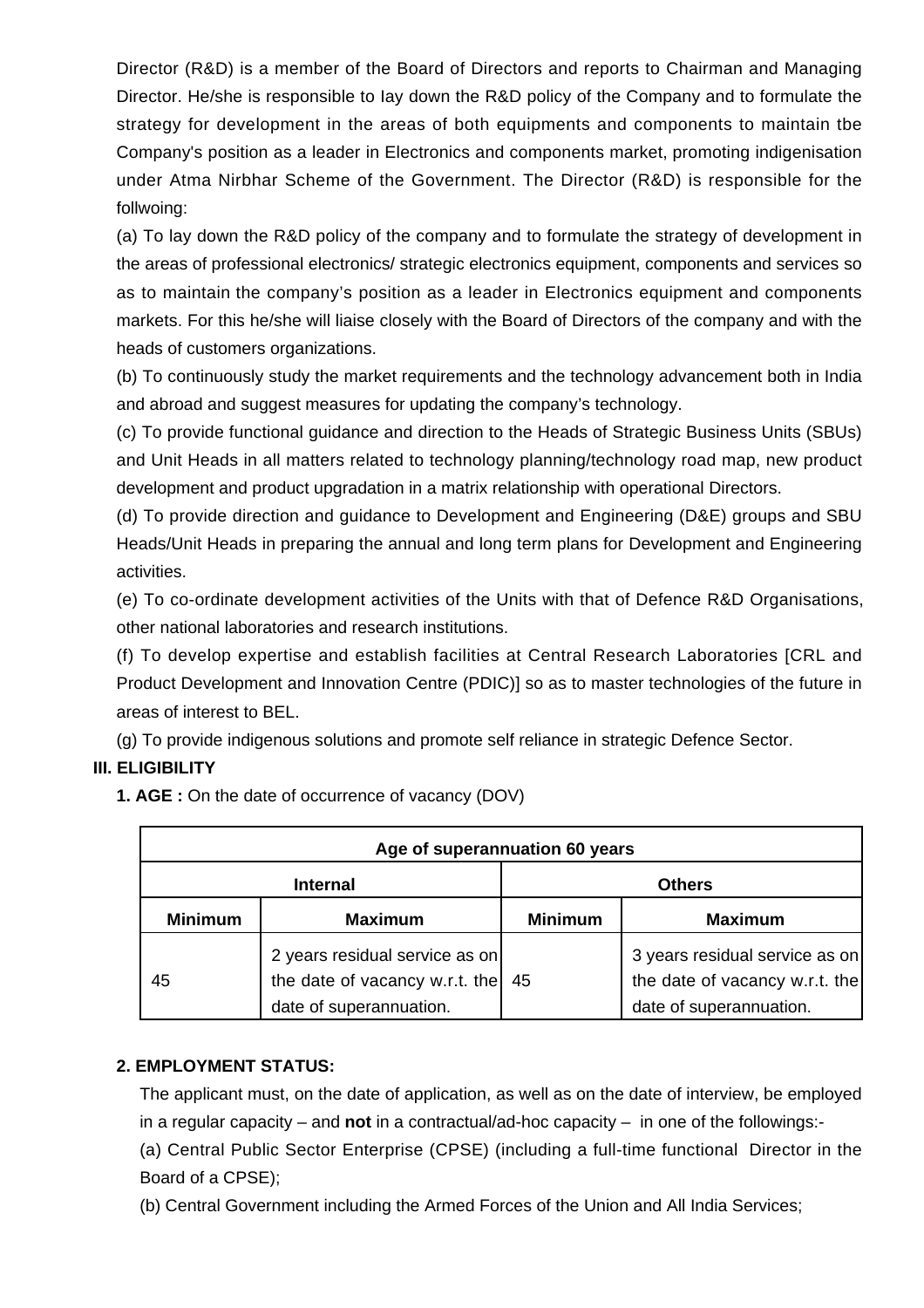(c) State Public Sector Enterprise (SPSE) where the annual turnover is \***Rs 5,000 crore or more**;

(d) Private Sector in company where the annual turnover is **\*Rs 5,000 crore or more**. **Preference would be given to candidates from listed companies.**

(\* The average audited annual turnover of three financial years preceding the calendar year in which the post is advertised shall be considered for applying the approved limits)

### **3. QUALIFICATION:**

The applicant should be an Engineering graduate preferably in Electronics Engineering with good academic record from a recognized University/ Institute.

## **4. EXPERIENCE:**

The applicant should possess adequate technical/ operational experience at a senior level of management in an organization of repute, out of which at least five years during the last ten years should have been in design/ development/ production in the Electronics sector.

Applicant with experience in the field of development of professional, state-of-the art, Electronics Equipments will have added advantage.

## **5. PAY SCALE:**

## **(a)Central Public Sector Enterprises-**

## **Eligible Scale of Pay**

- (i) Rs. 7250-8250 (IDA) Pre 01/01/1992
- (ii) Rs. 9500-11500 (IDA) Post 01/01/1992
- (iii) Rs. 20500-26500 (IDA) Post 01/01/1997
- (iv) Rs. 51300-73000 (IDA) Post 01/01/2007
- (v) Rs. 120000-280000 (IDA) Post 01.01.2017
- (vi) Rs. 18400-22400 (CDA) Pre-revised post 01.01.1996
- (vii) Rs. 37400-67000 + GP 10000 (CDA) post 01.01.2006
- (viii) Rs. 144200-218200 (Level 14) CDA post 01.01.2016

The minimum length of service required in the eligible scale will be one year for internal candidates, and two years for others as on the date of vacancy.

**(b)**

**(i) Applicants from Central Government / All India Services** should be holding a post of the level of Joint Secretary in Government of India or carrying equivalent scale of pay on the date of application.

**(ii) Applicants from the Armed forces of the Union** should be holding a post of the level of Major General in the Army or equivalent rank in Navy/Air Force on the date of application.

**(c)**

 **Applicants from State Public Sector Enterprises/ Private Sector** should be working at Board level position or at least a post of the level immediately below the board level on the date of application.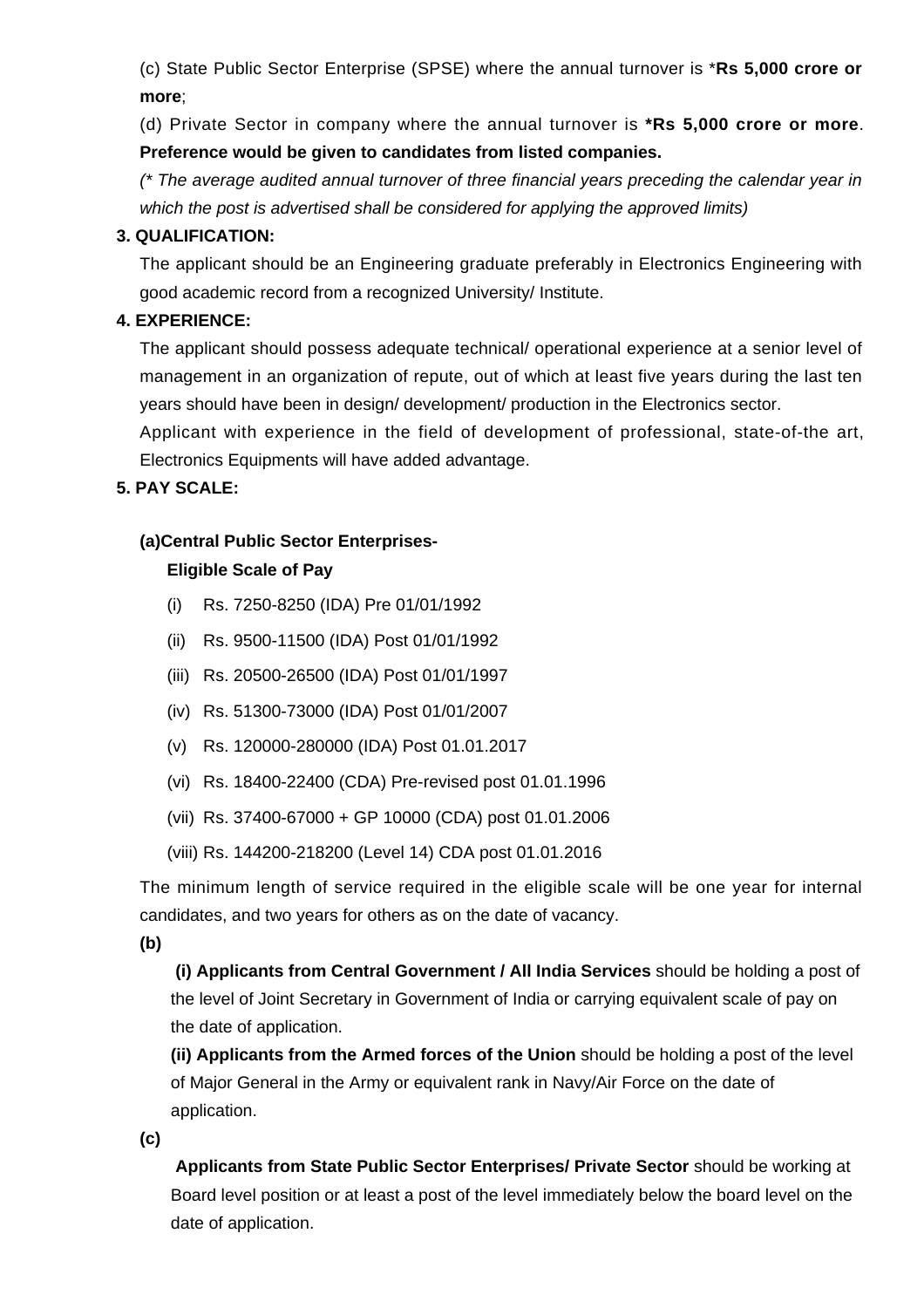## **6. CONDITION OF IMMEDIATE ABSORPTION FOR CENTRAL GOVERNMENT OFFICERS**

Central Government Officers, including those of the Armed Forces of the Union and the All India Services, will be eligible for consideration only on immediate absorption basis.

### **IV. DURATION OF APPOINTMENT**

The appointment shall be for a period of five years from the date of joining or upto the date of superannuation or until further orders, whichever is earlier.

### **V. SUBMISSION OF APPLICATIONS**

### **Applicants should submit their applications on-line only as per the format .**

1. The applicants should submit their applications through proper channel as follows:

(a) Government Officers, including those of the Armed Forces of the Union and All India Services: through Cadre Controlling authority.

- (b) CMDs/MDs/Functional Directors in CPSE: through the concerned Administrative Ministry.
- (c) Below Board level in CPSE: through the concerned CPSE.
- (d) CMDs/MDs/Functional Directors in State PSE: through the concerned Administrative Secretary
- and Cadre Controlling Authority, if any, of the State Government.
- (e) Below Board level in SPSE: through the concerned SPSE
- (f) Private Sector: directly to the PESB.

2. Applicants from Private Sector must submit the following documents along with the application form:

(a) Annual Reports of the Company in which currently working for the 3 financial years preceding the calendar year in which the post is advertised **(please provide URL or attach/enclose copies)**

;

(b) Whether the company is listed or not; if yes, the documentary proof **(please provide URL or attach/enclose copies);**

(c) Evidence of working at Board level or at least a post of the level immediately below the board level ;

- (d) Self-attested copies of documents in support of age and qualifications;
- (e) Relevant Jobs handled in the past with details.

### **VI. UNDERTAKING BY THE APPLICANT**

An applicant has to give an undertaking as a part of the application that he/she will join the post, if selected. If an applicant does not give such undertaking, the application would be rejected.

## **1. For candidates from Central Government/Armed Forces of the Union/ All India Services**

(a) The appointment is on immediate absorption basis.

(b) If a candidate conveys his/her unwillingness to join after the interview is held, he/she would be debarred for a period of two years from the date of interview, for being considered for a Board level post in any CPSE.

(c) Further, if a candidate conveys his/her unwillingness to join after the issue of offer of appointment, he/she would be debarred for a period of two years from the date of offer of appointment for being considered for a Board level post in any CPSE.

### **2. For candidates from CPSE**

a. If a candidate conveys his/her unwillingness to join after the interview is held, he/she would be